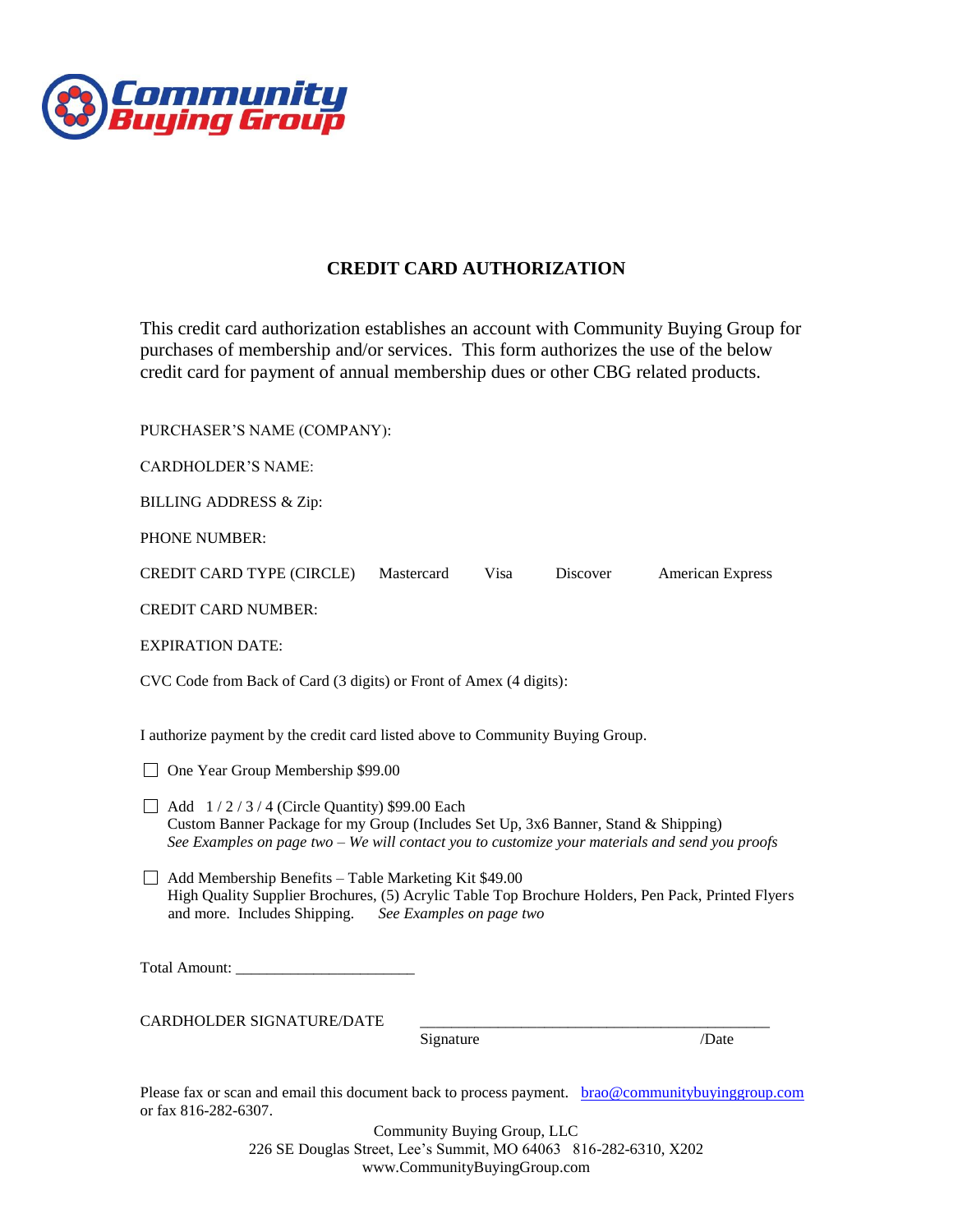## **Banner Examples - 3x6 with Stand**

*Customized for your group with your group name or logo*